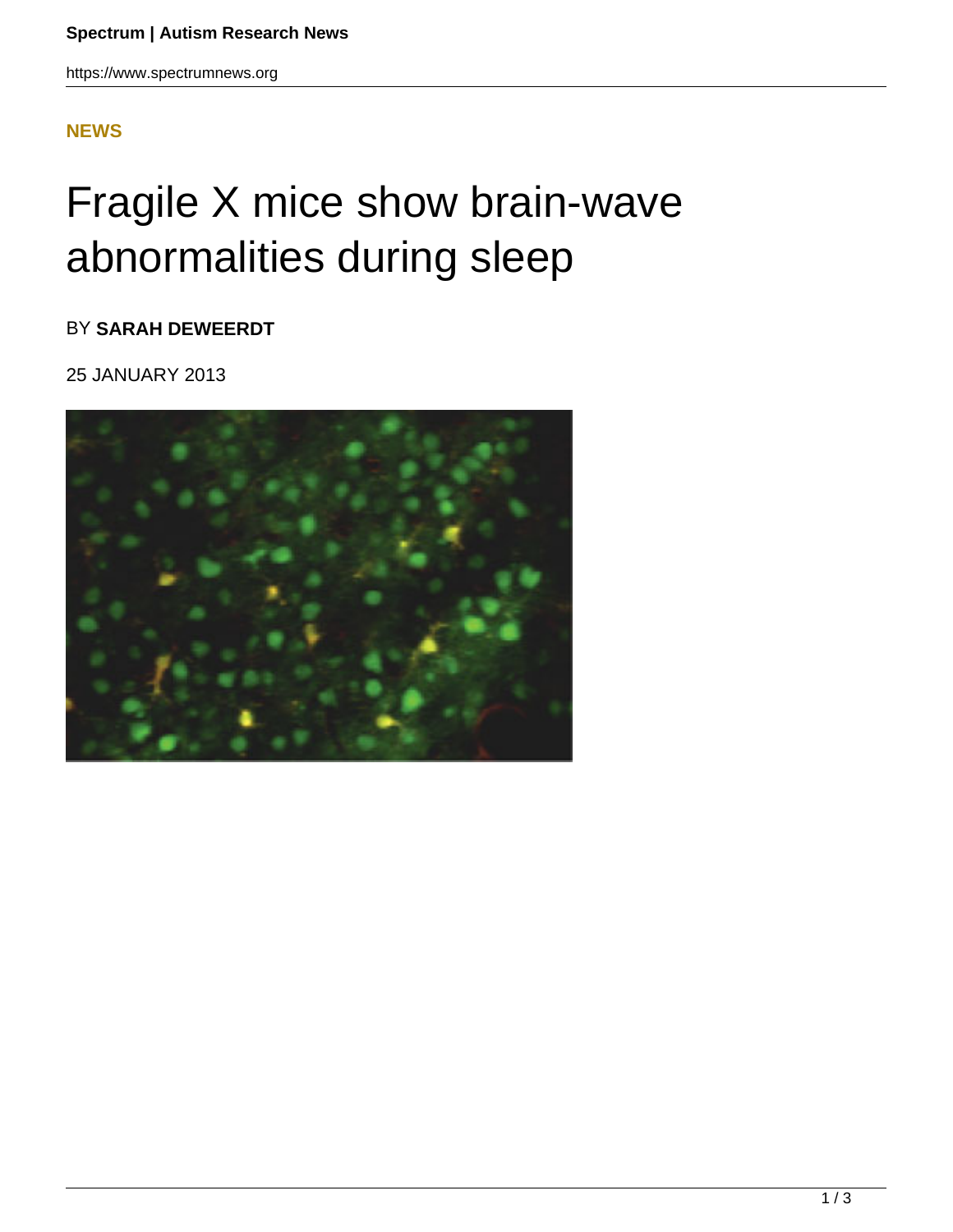https://www.spectrumnews.org



Well-lit: Neurons in the cortex of fragile X mice fire in synchrony, an abnormality that may be linked to cognitive and sleep symptoms seen in people with the disorder.

Neurons in mice that model **fragile X syndrome** show immature, overexcitable firing patterns, particularly during sleep, according to unpublished research presented last week at the **Salk Institute, Fondation IPSEN and Nature Symposium on Biological Complexity** in La Jolla, California.

The findings might help explain sleep and memory problems in people with the disorder.

Individuals with fragile X syndrome have intellectual disability and often show symptoms of autism. The genetic disorder is caused by a dysfunctional version of the **FMR1** gene.

Neurons from people with fragile X syndrome and from mice lacking FMR1 have **abnormally long** and immature **dendritic spines**, the neuronal branches that receive signals from neighboring cells. But there has been relatively little study of how these cellular abnormalities translate into changes in brain function.

In the new study, researchers recorded neuronal activity in the brains of young mice while they were either alert or sleepy. Using a method called two-photon calcium imaging, the researchers can simultaneously track the activity of more than 100 nerve cells, which fluoresce green when they fire.